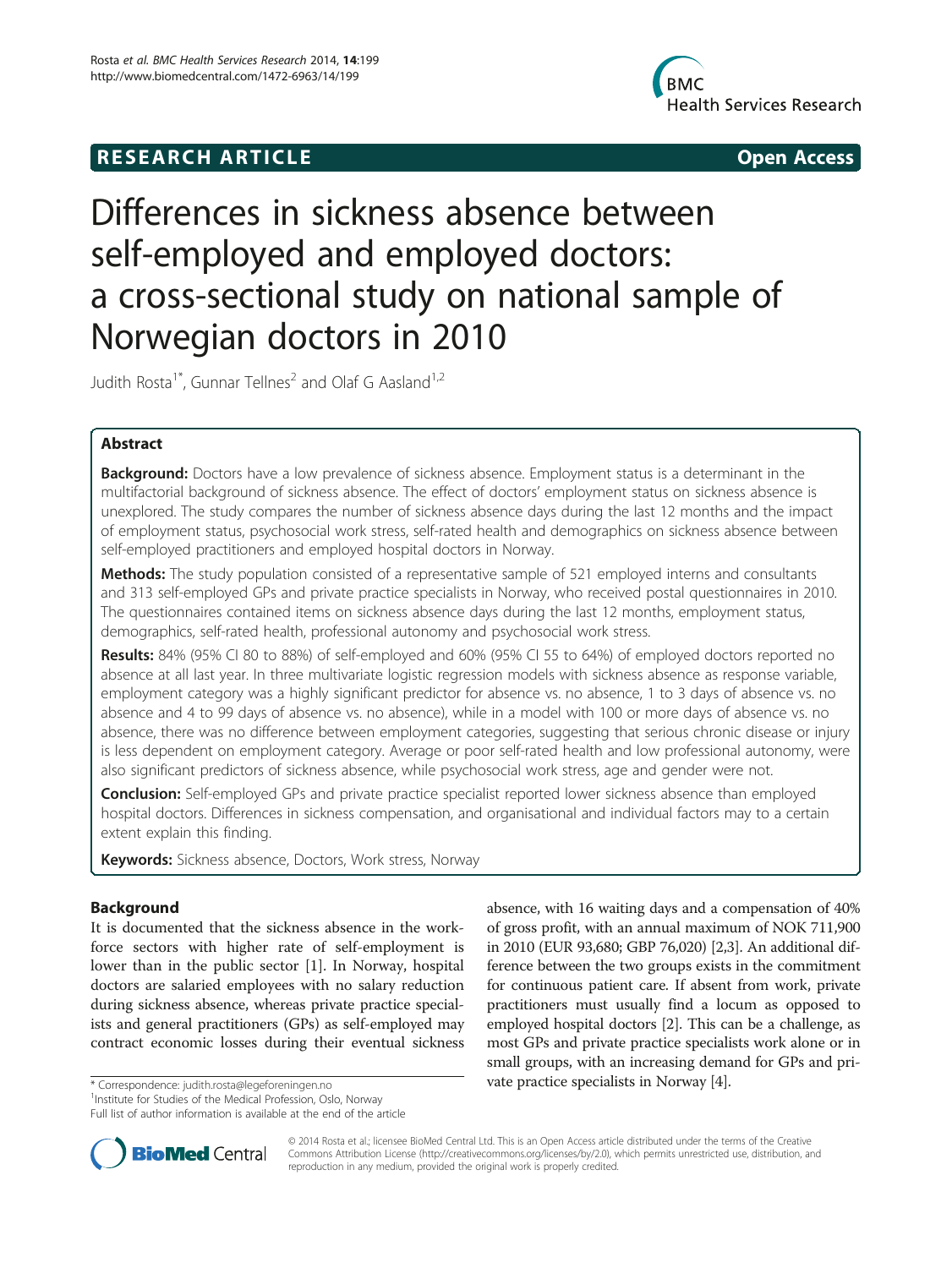Work stressors are important determinants in the multifactorial background of sickness absence [\[5](#page-6-0)-[8](#page-6-0)]. For doctors, a high level of work stress combined with low prevalence of sickness absence is a familiar situation [[5,7,9-15](#page-6-0)]. Some studies suggest an association between poor team work, bullying and sickness absence among different categories of hospital staff [[7,16](#page-6-0)].

A Norwegian study with data from 1993 showed that working whilst ill was more common among GPs compared with hospital doctors [[17](#page-6-0)]. A preliminary analysis of the 2010 postal survey among Norwegian doctors suggests that the majority of doctors have little or no sickness absence at all – particularly doctors in general and specialist practice [[9\]](#page-6-0).

We have previously shown that in Norway every fourth GP compared to every third senior hospital doctor perceive their workload as unacceptable, and that GPs and other private practitioners through repeated surveys from 1994 have been more satisfied in their jobs than have hospital doctors [[9,18,19\]](#page-6-0) – suggesting less job stress [[20](#page-6-0)]. Among employees in general an inverse relationship between job satisfaction and sickness absence has been documented [\[6](#page-6-0)].

Studies on work and stress are often based on one of two stress models. Karasek's job strain model is widely used to describe how decision latitude (professional autonomy), psychological demands and social support, may have a bearing on sickness and sickness absence [[21](#page-6-0)]. Decision latitude is negatively associated with sickness absence, while the effects of psychological demands and social support at work are not so clear [\[22\]](#page-6-0). Another stress model, the effort-reward imbalance model (ERI) has been proposed by Siegrist [[23\]](#page-6-0). According to this model, a lack of balance between effort and reward leads to emotional distress and increases the risk of poor health and sickness absence [[15,24-26](#page-6-0)].

In this study we apply the ERI-model, supplemented by a measurement of the level of decision latitude.

The aim of this study is to compare the number of sickness absence days during the last 12 months and the impact of the employment status, psychosocial work stress, self-rated health and demographics on sickness absence between self-employed practitioners and employed hospital doctors in Norway.

# Methods

# Data collection and sample

In Norway, doctors' health and working conditions have been studied in an extensive research program by The Research Institute of the Norwegian Medical Association starting in 1992. Since 1994, a representative panel of originally 1,200 active Norwegian doctors has been followed through postal questionnaires biennially. Over the years, younger doctors have been included and several hundred have left the panel due to retirement, death or voluntary withdrawal. The present study is based on data from 2010, with 1,014 respondents out of 1,520 potential.

# Ethics

The project is in compliance with the declaration of Helsinki on Ethical Principles for Medical Research Involving Human Subjects adopted by the World Medical Association ([http://www.wma.net/en/30publications/](http://www.wma.net/en/30publications/10policies/b3/index.html) [10policies/b3/index.html](http://www.wma.net/en/30publications/10policies/b3/index.html)). According to the Regional Committee for Medical Research Ethics, the study based on "Norwegian Physician Survey - A bi-annual prospective questionnaire survey to a representative sample of Norwegian physicians" is exempt from review in Norway, cf. §§ 4 of The Act. The project can be implemented without the approval by the Regional Committee for Medical Research Ethics (IRB 0000 1870). Additionally, approval for data protection of the bi-annual prospective survey among Norwegian doctors was obtained from the Norwegian Social Science Data Service (Reference 19521).

# **Measurements**

### Sickness absence

Sickness absence was measured with a single question: "How many days of sickness absence have you taken during the past 12 months?" No distinction was made between doctor-certified and self-declared absence, or whether the sickness absence days were taken as one or several spells during the year. Preliminary analyses of the data showed [\[9](#page-6-0)] that the majority of doctors had none or only a few days of sickness absence during the last 12 months. Therefore, the reported numbers of sickness absence days were split into four levels: 0 days, 1–3 days, 4–99 days, and 100 or more days. Sickness absence days and sick days were used as synonyms in the study.

# Potential determinants of sickness absence days

Psychosocial stress at work was measured by the validated short form of the effort-reward questionnaire (ERI) [[27\]](#page-6-0). It comprises four items from the effort scale (time pressure, interruptions/disturbances, responsibility and demanding in the job) and five items from the reward scale (remuneration, esteem/appreciation, career opportunities such promotion, job security). Estimations were given on a five point Likert scale. According to this model, work stress is rooted in a chronic mismatch between high efforts and low rewards. Hence, a ratio of the sum score of the effort items (nominator) relative to sum score of the reward items (adjusted for the number of items; denominator) greater than one indicates a high level of psychosocial work stress.

Professional autonomy (decision latitude) was measured with one item from the validated job satisfaction scale of Warr et al. [\[28\]](#page-6-0) "How satisfied are you with the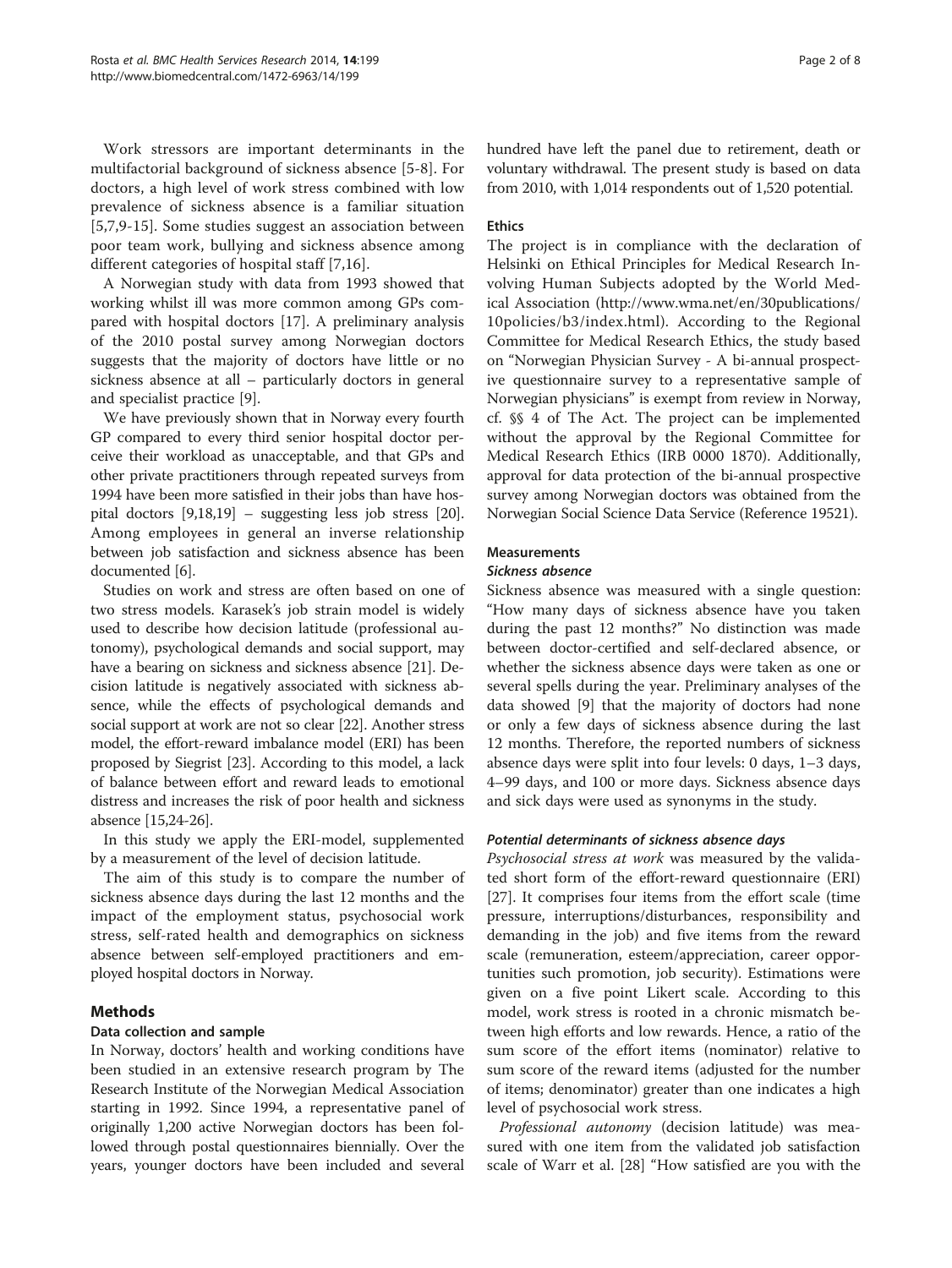freedom to choose your own methods of working?", scored on a seven-point scale from very dissatisfied to very satisfied.

Weekly working hours were recorded as a self-estimated continuous variable [[19](#page-6-0)].

Self-rated health, measured by the question "In general, would you say your health is: very good, good, not very good (average), poor". This item has been showed to be correlated with mortality risk, morbidity, and general health status [\[29\]](#page-6-0).

Other variables were sex and age, plus the main grouping variable dividing the sample in two: employed hospital doctors (consultants and interns) and self-employed doctors (general practitioners and private practice specialists).

### Analyses

We used Pearson's Chi-square test for categorical data, and ANOVA for comparison of group means. Logistic regressions were used to estimate the simultaneous effect of gender, age, self-rated health, employment status, professional autonomy and work stress caused by psychosocial work environment on sickness absence during the last 12 months. SPSS Statistics, version 19 was used for the analyses.

### Results

### Sample characteristics

The response rate was 67% (1,014/1,520). 948 doctors younger than 68 years answered the question on number of sickness absence days. 521 of these worked as employed consultants or interns in hospital trusts and 313 as selfemployed GPs and private practice specialists. 103 worked in other settings (administration, research), and they are not included in the subsequent analyses. 11 respondents who did not indicate their present work situation were also excluded.

The proportions of GPs (30.5%; 254/834), private practice specialists (7%; 59/834) and consultants and interns in hospital trust (62.5%; 521/834) were not significantly different from the same segments of the total Norwegians doctor workforce (consultants and interns 65%, 10,907/ 16,793; GPs 29.4%, 4,942/16,793; private practice specialists 5.6%, 944/16,793). Gender and age proportions were also roughly the same (data not shown).

### Potential determinants of sickness absence

Table 1 presents the potential determinants of sickness absence among doctors by employment status. Males, older age, high professional autonomy and low psychosocial work stress were more prevalent among self-employed than employed doctors. There were no differences in weekly working hours or self-rated health.

|                                                   | doctors     | doctors     |        |
|---------------------------------------------------|-------------|-------------|--------|
|                                                   | $(n = 521)$ | $(n = 313)$ |        |
| Gender (%)                                        |             |             |        |
| Female                                            | 43.0        | 32.8        |        |
| Male                                              | 57.0        | 67.2        | 0.003  |
| [Missing, n]                                      | $[n=0]$     | $[n=0]$     |        |
| Age, year $(\%)$                                  |             |             |        |
| 29-35                                             | 13.9        | 6.5         |        |
| 36-44                                             | 31.4        | 20.1        |        |
| 45-67                                             | 54.7        | 73.4        | 0.0001 |
| [Missing, n]                                      | $[n=0]$     | $[n=0]$     |        |
| Working hours/week (%)                            |             |             |        |
| $\leq 40$                                         | 30.3        | 32.8        |        |
| 41-48                                             | 41.5        | 39.7        |        |
| >48                                               | 28.2        | 27.5        | 0.641  |
| [Missing, n]                                      | [n = 18]    | $[n = 13]$  |        |
| Self-rated health (%)                             |             |             |        |
| Very good                                         | 41.4        | 39.5        |        |
| Good                                              | 45.9        | 46.7        |        |
| Average                                           | 11.9        | 13.1        |        |
| Poor                                              | 0.8         | 0.7         | 0.929  |
| [Missing, n]                                      | $[n=7]$     | $[n = 17]$  |        |
| Professional autonomy (mean)                      |             |             |        |
| (From 1 very dissatisfied to 7<br>very satisfied) | 4.9         | 5.7         | 0.0001 |
| [Missing, n]                                      | $[n = 12]$  | $[n = 12]$  |        |
| Levels of psychosocial work<br>stress (%)         |             |             |        |
| High levels (ERI ration >1)                       | 24.3        | 11.4        |        |
| Low levels (ERI ratio $\leq$ 1)                   | 75.6        | 88.6        | 0.0001 |
| [Missing, n]                                      | $[n = 32]$  | [24]        |        |

Comparisons of proportions by Pearson's Chi-square test and of interval variables by ANOVA.

### Number of sick days

Figure [1](#page-3-0) illustrates the levels of the sickness absence days during the last 12 months among Norwegian doctors by employment status in 2010. 83.7% (95% CI 80 to 88%) of self-employed doctors and 59.5 (55 to 64)% of employed doctors reported no sickness absence at all last year. 5.8 (3 to 8)% of the self-employed and 17.1 (14 to 20)% of the employed doctors reported 1 to 3 sickness absence days, and 8.3 (5 to 11)% of the self-employed and 21.7 (18 to 25)% of the employed doctors reported 4 to 99 sickness absence days. Judged by the confidence intervals, the differences between self-employed and employed doctors were statistically significant on all three

Employed Self-employed p-value

### Table 1 Potential determinants of sickness absence of Norwegian doctors by employment status in 2010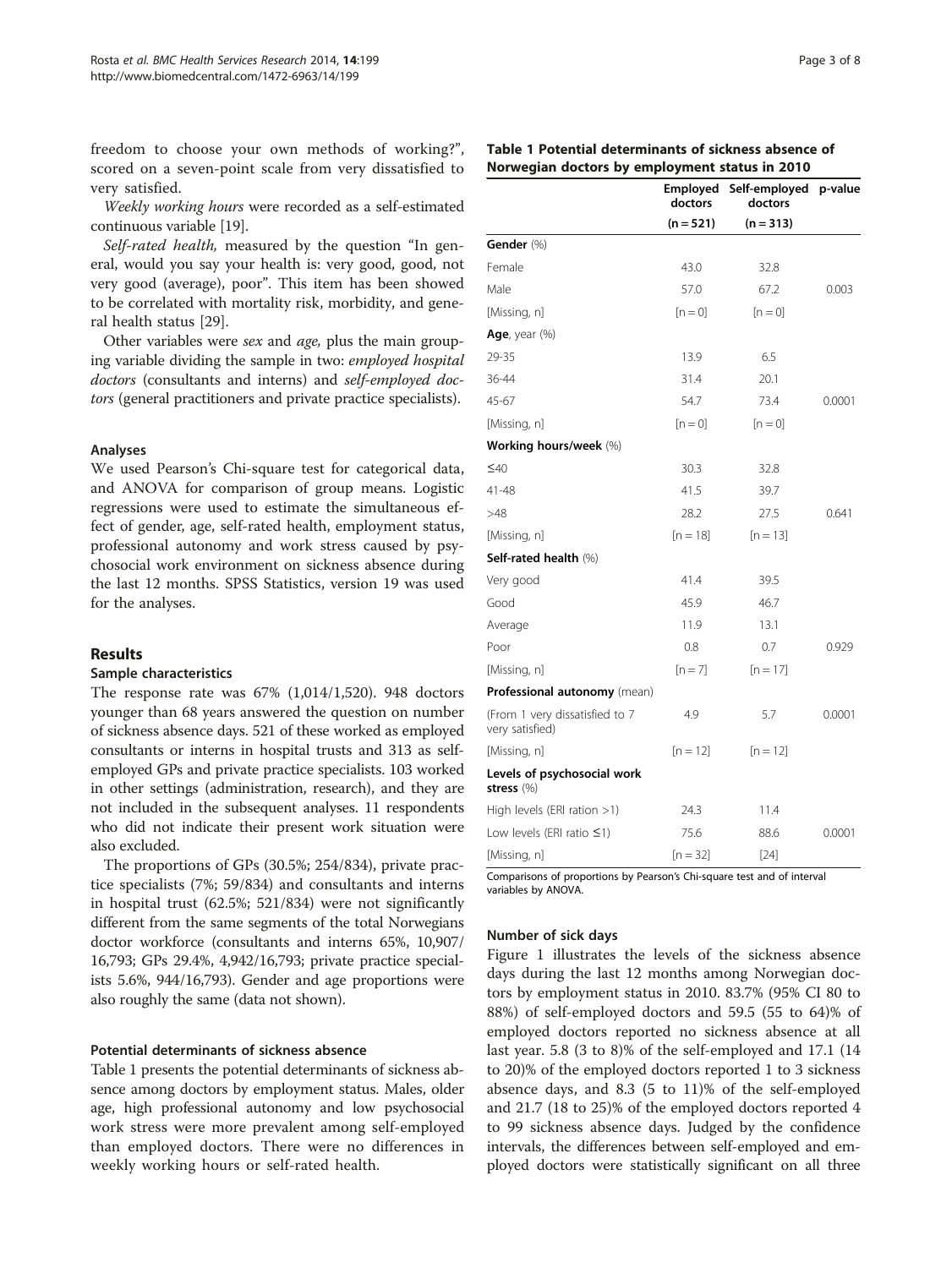<span id="page-3-0"></span>

levels. With regard to the small group with a very high number of sickness absence days, there was no difference, 2.2 (1 to 4)% (7/313) of the self-employed and 1.7 (1 to 3)% (9/521) of the employed doctors reported 100 days or more.

### The importance of employment category

To further explore the differences between the two categories of doctors in this study we performed a multivariate logistic regression with doctor category as the response variable (Table 2). The employed doctors were younger, had better self-rated health, were slightly more likely to work more than 40 hours per week (not significant), experienced a significantly lower professional autonomy and more psychosocial work stress. The statistically significant differences in sick days remained when controlled for the above mentioned variables. There was no gender effect in this model.

### Variations in number of sick days

We also looked at differences related to number of sick days. Table [3](#page-4-0) shows four multivariate logistic regression models with different levels of sick days as response variables. The predictors are employment category, age, gender, self-rated health, weekly working hours, professional autonomy and perceived psychosocial work stress (ERI).

Age, gender and perceived psychosocial work stress were not significant predictors in any of the models. Employment category was highly significant except for those with more than 100 sick days last year (model 4), indicating that serious chronic disease or injury is not related to employment category (see also Table 2). Selfrated health and professional autonomy are significant predictors of sickness absences of more than 3 days.

# **Discussion**

# Principal findings

Employed hospital doctors reported higher sickness absence compared with self-employed GPs and private practice specialists. Age, gender and psychosocial work stress measured by ERI had no impact on the number of sick days.

| Table 2 Logistic regression model on employment status |  |
|--------------------------------------------------------|--|
| as response variable among Norwegian doctors in 2010   |  |
| (method: enter: $n = 768$ )                            |  |

|                                                              | <b>Employment status of</b><br>Norwegian doctors<br>(1 = employed;<br>$0 = self-employd)$ |               |        |  |  |
|--------------------------------------------------------------|-------------------------------------------------------------------------------------------|---------------|--------|--|--|
|                                                              |                                                                                           |               |        |  |  |
|                                                              | OR                                                                                        | 95% CI        | P      |  |  |
| Age in years                                                 | 0.98                                                                                      | $0.96 - 0.99$ | 0.005  |  |  |
| Male (vs. female)                                            | 0.76                                                                                      | $0.53 - 1.08$ | 0.120  |  |  |
| Self-rated health as very good or good<br>(vs. average/poor) | 2.09                                                                                      | $1.18 - 3.40$ | 0.010  |  |  |
| >40 working hours/week (vs. ≤40 hours)                       | 1.40                                                                                      | $0.97 - 2.00$ | 0.069  |  |  |
| <b>Professional autonomy</b> (score 1-7)                     | 0.60                                                                                      | $0.51 - 0.70$ | 0.0001 |  |  |
| High levels of psychosocial work stress<br>(vs. low levels)  | 1.61                                                                                      | $1.01 - 2.56$ | 0.045  |  |  |
| Sickness absence days/12 months                              |                                                                                           |               |        |  |  |
| Non (reference)                                              | 1                                                                                         |               |        |  |  |
| $1 - 3$                                                      | 3.78                                                                                      | 2.14-6.67     | 0.0001 |  |  |
| 4-99                                                         | 3.67                                                                                      | 2.13-6.30     | 0.0001 |  |  |
| 100 or more                                                  | 1.24                                                                                      | $0.35 - 4.42$ | 0.744  |  |  |
|                                                              |                                                                                           |               |        |  |  |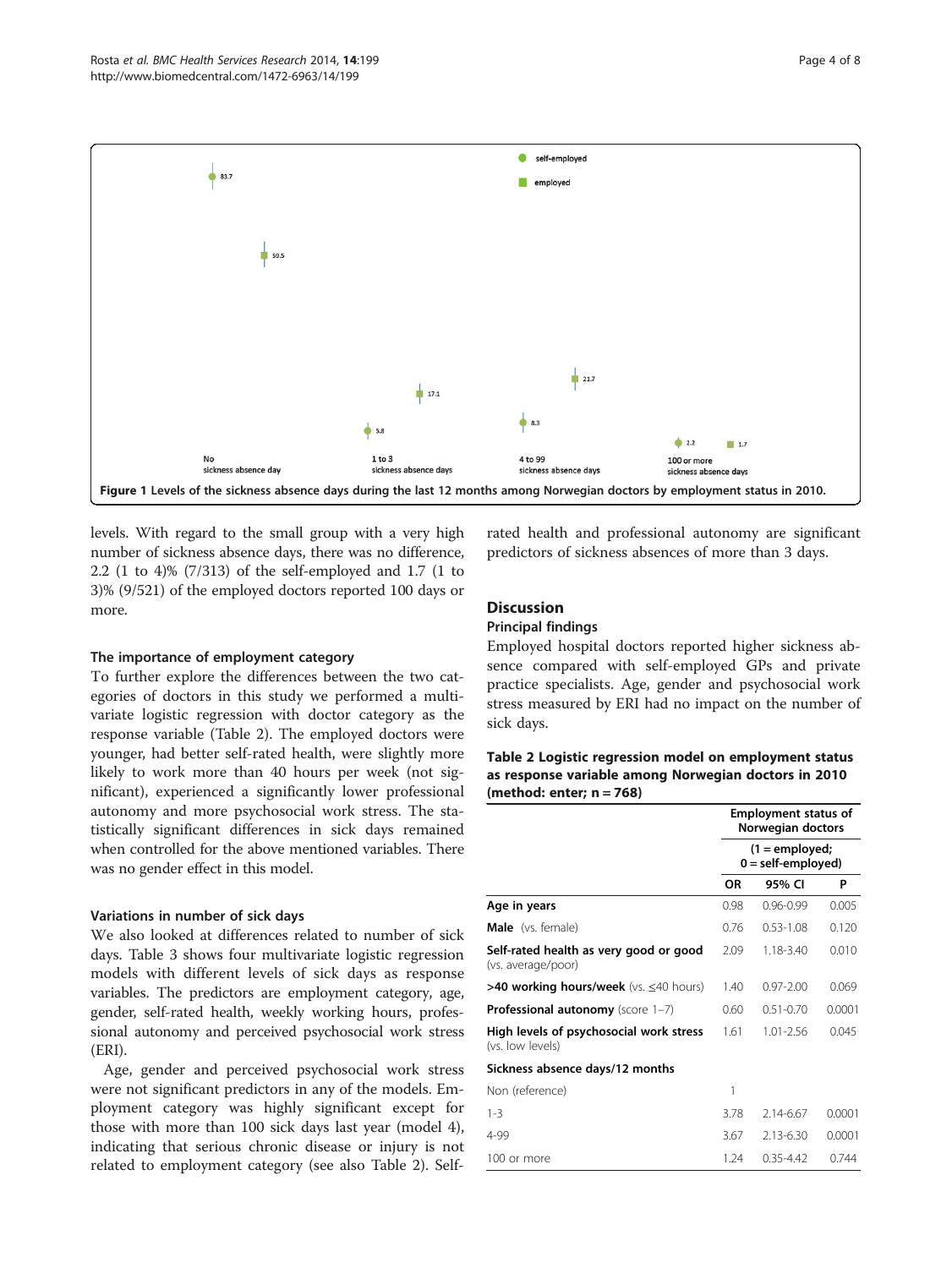|                                                             | Multivariate analysis             |               |                                   |                              |               |        |                                                                    |               |        |                                                                          |               |        |
|-------------------------------------------------------------|-----------------------------------|---------------|-----------------------------------|------------------------------|---------------|--------|--------------------------------------------------------------------|---------------|--------|--------------------------------------------------------------------------|---------------|--------|
|                                                             |                                   | Model 1       |                                   |                              | Model 2       |        |                                                                    | Model 3       |        |                                                                          | Model 4       |        |
|                                                             | $\geq$ 1 sick days<br>$(n = 236)$ |               |                                   | 1-3 sick days<br>$(n = 100)$ |               |        | 4-99 sick days<br>$(n = 122)$<br>(vs. none sick days,<br>$n = 532$ |               |        | 100 or more sick days<br>$(n = 14)$<br>(vs. none sick days,<br>$n = 532$ |               |        |
|                                                             | (vs. none sick days,<br>$n = 532$ |               | (vs. none sick days,<br>$n = 532$ |                              |               |        |                                                                    |               |        |                                                                          |               |        |
|                                                             | <b>OR</b>                         | 95% CI        | P                                 | <b>OR</b>                    | 95% CI        | P      | <b>OR</b>                                                          | 95% CI        | P      | <b>OR</b>                                                                | 95% CI        | P      |
| Age                                                         | 1.01                              | $0.99 - 1.02$ | 0.529                             | 1.00                         | $0.98 - 1.02$ | 0.994  | 1.00                                                               | $0.98 - 1.03$ | 0.790  | LO7                                                                      | 1.00-1.14     | 0.048  |
| <b>Male</b> (vs. female)                                    | 0.95                              | $0.66 - 1.36$ | 0.777                             | 1.24                         | $0.76 - 2.01$ | 0.387  | 0.81                                                               | $0.51 - 1.28$ | 0.369  | 0.43                                                                     | $0.12 - 1.64$ | 0.218  |
| Self-rated health as very good/good<br>(vs. average/poor)   | 0.29                              | $0.18 - 0.47$ | 0.0001                            | 0.71                         | $0.34 - 1.50$ | 0.371  | 0.20                                                               | $0.12 - 0.35$ | 0.0001 | 0.09                                                                     | $0.03 - 0.30$ | 0.0001 |
| >40 work hours/week (vs. <40 hours)                         | 0.51                              | $0.35 - 0.72$ | 0.0001                            | 0.51                         | $0.32 - 0.81$ | 0.004  | 0.57                                                               | $0.36 - 0.89$ | 0.014  | 0.34                                                                     | $0.10 - 1.18$ | 0.090  |
| <b>Professional autonomy</b> (score 1-7)                    | 0.82                              | $0.71 - 0.94$ | 0.005                             | 0.87                         | $0.72 - 1.06$ | 0.157  | 0.82                                                               | $0.69 - 0.97$ | 0.023  | 0.56                                                                     | $0.35 - 0.88$ | 0.012  |
| High levels of psychosocial work stress<br>(vs. low levels) | 0.96                              | $0.63 - 1.47$ | 0.854                             | 0.95                         | $0.53 - 1.70$ | 0.871  | 0.99                                                               | $0.58 - 1.69$ | 0.968  | 0.46                                                                     | $0.09 - 2.35$ | 0.349  |
| <b>Employed doctors</b> (vs. self-employed doctors)         | 3.34                              | 2.24-4.98     | 0.0001                            | 3.74                         | 2.13-6.56     | 0.0001 | 3.32                                                               | 1.95-5.66     | 0.0001 | 0.83                                                                     | $0.23 - 2.93$ | 0.766  |

### <span id="page-4-0"></span>Table 3 Logistic regression models on sickness absence days during the last 12 months as response variable among Norwegian doctors in 2010 (method: enter)

### Comparisons with other studies

A comparison with other studies is limited by methodological differences regarding data, sample characteristics and measurements methods. However, Norwegian doctors seem to have a poor effort-reward balance as 19% (95% CI 13.3-25.6) had an ERI ratio greater than one, compared with 5.6% (95% CI 1.0-10.2) of high-skilled Norwegian white collar workers [[30\]](#page-6-0). With regard to sick days, the number of yearly working days lost per full-time equivalent Norwegian employee according to the European Labour Force Survey in 2004 was 22, compared with 7 days for doctors [[31\]](#page-6-0). Neither is the higher risk of sickness absence among females in the Norwegian workforce found among the doctors [[32](#page-6-0)].

The international literature is ambiguous on the issues of doctors' sickness absence and work stress. While we find that employed hospital doctors run a higher risk of sickness absence and psychosocial work stress than selfemployed doctors in private practice, a study from the UK reports no difference between GPs and other doctors in sick leave [[12\]](#page-6-0). In another UK study, higher percentage of GPs than hospital doctors perceived their job as "often or always stressful" (69% vs. 51%), and reported no sick leave in the last year (females: 65.2% vs. 42.9%; males 65% vs. 58%). However, more occupational stress and fewer days sick leave were reported by GPs and hospital doctors than company fee earners [\[13](#page-6-0)]. In Germany, psychosocial work stress as measured by ERI, was similar among hospital doctors in surgical fields (female: 24%; male: 26%) and doctors in private practice (28%) [\[15,20](#page-6-0)]. A Finnish study found only a small difference between GPs and consultants in psychological stress using the 12 item version of the General Health Questionnaire, and that Finnish GPs had more short-term, but not long term, sickness absence than consultants [\[33](#page-6-0)]. To report no sick days at all was more frequent among our Norwegian doctors than in a comparable UK study [\[12\]](#page-6-0).

These international differences in doctors' sick days and stress levels may be due to different measurement instruments and different types of contract or sickness compensation schemes. In Norway, 94% of the GPs, as opposed to their hospital employed colleagues, have limited sickness compensation and obligatory waiting days, while 92% of Finnish GPs are employed by municipal health centres and have the same sickness compensation scheme as hospital doctors [[2,34\]](#page-6-0). In the UK, all NHS doctors, most hospital doctors and about a third of the GPs have a sickness compensation scheme. For the selfemployed GPs sickness compensation arrangements depend on locum insurance [\[34](#page-6-0)-[36\]](#page-6-0).

Different from studies in the general population and professional groups, the high ERI levels of psychosocial work stress was not associated with number of sick days in our sample [\[22-26\]](#page-6-0). On the other hand, and consistent with other research using Karasek's job stain model, professional autonomy was a significant negative predictor of sickness absence of more than three days [\[22\]](#page-6-0). In line with other studies, self-rated health was also a significant negative predictor of sickness absence in our sample [[6\]](#page-6-0).

### Explanation of the results

It is clear that the type of sickness compensation has a bearing on the amount of sickness absence [[22\]](#page-6-0). In Norway the introduction of full compensation for wage earners from day one in 1978 led to increased sickness absence [[37](#page-7-0)]. Norwegian doctors employed by health trusts (mainly hospitals) are entitled to this type of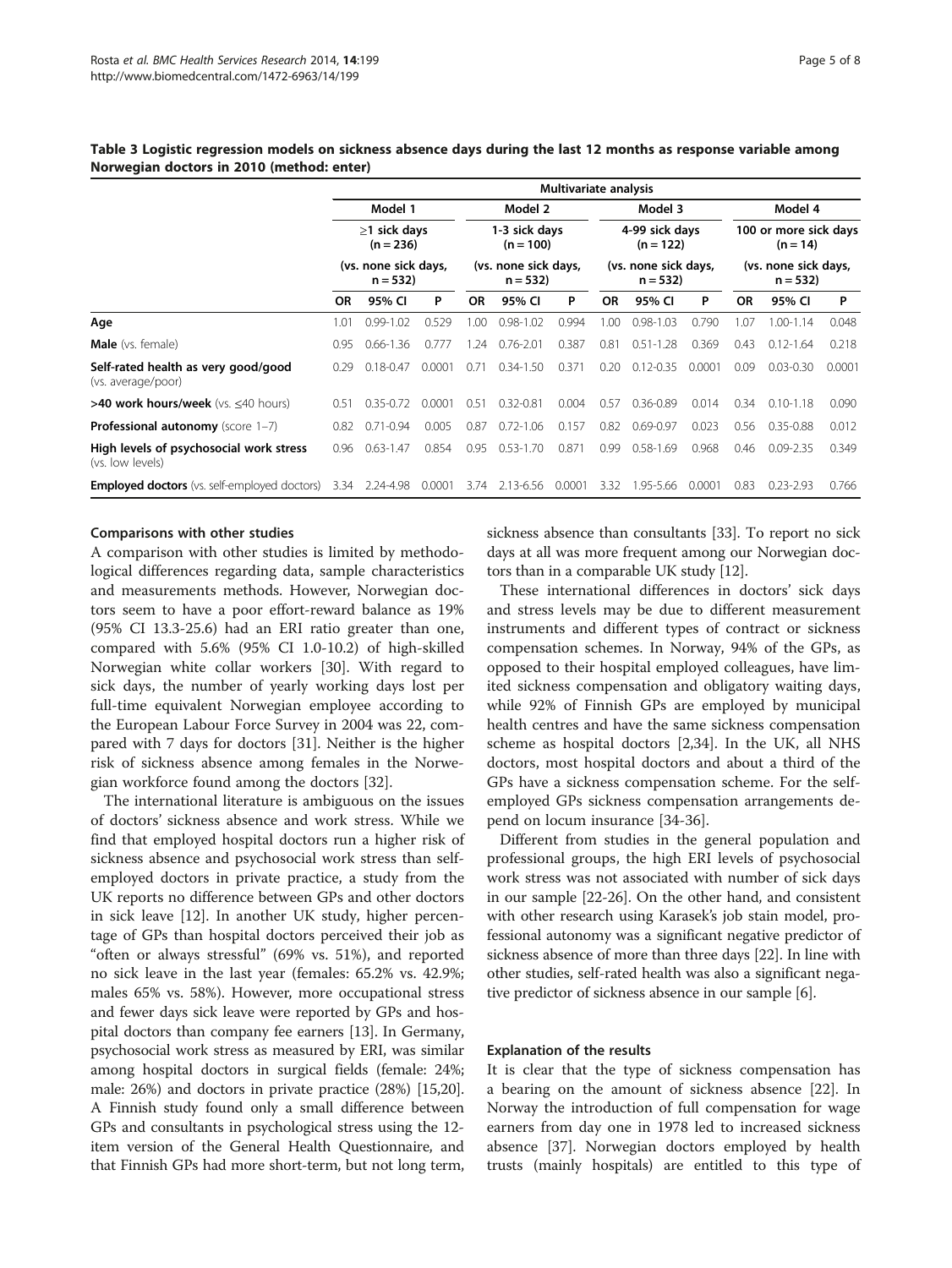sickness compensation, while the self-employed doctors (general practitioners and private practice specialists) usually have to wait at least 16 days, and do not get full compensation. In addition, these doctors are likely to be more committed to continuous patient care and must find a locum in their absence [\[2](#page-6-0)].

The potential effect of attitude toward sickness absence must be also considered [[22\]](#page-6-0). We have data on sick days from 442 hospital doctors who answered the survey both in 2008 and 2010. 70% (17/20) of the doctors who had become self-employed reported no sick days in 2010, compared to 53% (224/422) of those who were still working in hospitals, a statistically significant difference (p = 0.005, Pearson's Chi-square Test).

Also among the 13% of all doctors who rated their own health to be average or poor the self-employed more often reported no sick days last year (57% vs. 43%, p = 0.032; Pearson's Chi-square Test). This is in line with an investigation using Norwegian data from 1993 showing higher prevalence of working whilst ill among selfemployed GPs than employed hospital doctors [[17\]](#page-6-0).

It is possible that the observed difference in sickness absence between the two groups may be associated with the nature of the job rather than employment status. A Finnish study describes the working environment for doctors in the public sector as more strenuous than for doctors in the private sector, while a UK study reports more work stress among GPs than among hospital doctors [\[13](#page-6-0),[38\]](#page-7-0). Other studies show no or small differences in perceived psychological stress between GPs and hospital doctors [[15,20,33](#page-6-0)]. In our sample, hospital doctors compared with GPs and private practice specialists experienced more psychosocial work stress (Table [2](#page-3-0)). However, we found no association between psychosocial work stress and number of sick days (Table [3](#page-4-0)). Our studies with data from the last decade suggest similarities in the nature of job of employment and selfemployment doctors in Norway. Several lifestyle factors such as alcohol consumption, smoking and physical activity were similar across doctor groups [[9\]](#page-6-0). We also showed that the perceived unacceptable work stress, working hours and a desire for a change in workload did not differ significantly between hospital and private practice doctors [\[9,19\]](#page-6-0).

# Policy implications

A good professional climate and reduction of psychosocial risks at the workplace are reflected in European and the Norwegian working conditions legislature [\[39,40](#page-7-0)]. Doctors, particularly those working in hospitals, show an increased risk for psychosocial work stress. High doctor work stress is related negatively to quality of health care and positively to a number of physical and mental disorders such as burnout [[15\]](#page-6-0). A current Norwegian study

shows that sickness absence after a counselling intervention for burnout can prevent later burnout [\[41](#page-7-0)]. Almost 70% of the doctors in our sample reported no sick days during last year, but 13% rated their own health as average or poor. We know that doctors go to work with the same symptoms that they certify sick their patients for, which may negatively affect both their health and job satisfaction [[6,17](#page-6-0)]. Therefore, a lower threshold for sickness absence is required. Good doctor health is a necessary prerequisite for a good quality and stability of our total health care systems.

### Limitations and strengths

The strength of this study lies first and foremost in the representative dataset, making the results generalizable to the entire population of doctors in hospital and private practice in Norway. The high validity of the instruments concerning on Effort-Reward Imbalance, professional autonomy and the self-rated health are also strengths of the study [[27-29\]](#page-6-0).

The response rate of 67% is fairly good. It is higher than in a number of other doctor studies, but does not rule out the possibility of non-respondents bias. There is of course the possibility that the doctors who did not respond had a long-term absence from job due to illness.

A further limitation is that self-reported sickness absence days that cannot be controlled against official records. However, there is at least one study that shows agreement between self-reported and recorded number of sickness absence days over a 12 month period [[42](#page-7-0)].

The duration and type of sickness absence episodes (self-declared or doctor-certified) were not recorded in this survey, neither were the reasons for sickness absence, nor whether the reasons were work related. However, it is well documented that a significant part of the sickness absence are work-related [[22\]](#page-6-0). Female doctors are more involved with family care than their male counterparts, and some of the reported sick days could be related to childcare or care of other family members [[43\]](#page-7-0). A recent Norwegian study shows that sickness absence among females are mostly related to caring responsibilities, while the men have more stress and conflicts at work [[44\]](#page-7-0).

In our study, private practice specialists and GPs were defined as self-employed doctors. However, there is a small group of GPs (5.7% in 2010) in Norway who by choice are employed by the municipalities with a fixed salary and a sickness compensation system similar to the hospital doctors [[4](#page-6-0)]. We are not able to identify these doctors in our sample.

One might speculate whether the different proportions of GPs (254/313) and specialists in private practice (54/ 313) in the self-employment group, and senior (405/521)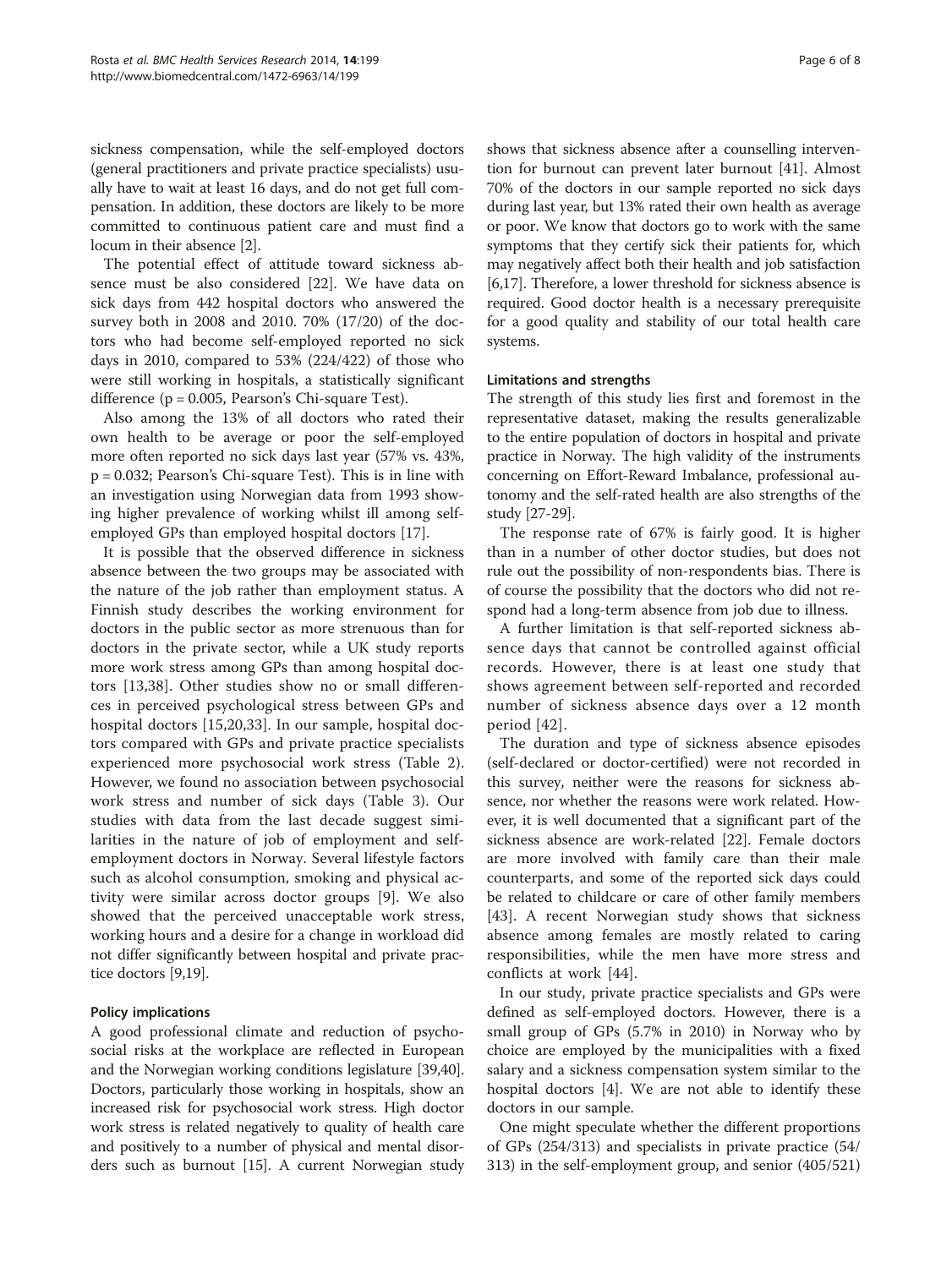<span id="page-6-0"></span>and junior (116/521) doctors in the employment group may affect the results, but this does not seem to be the case. Among hospital doctors the level of sick days was similar between juniors and seniors, as was the level between general practitioners and other private practice specialists (data not shown).

Because sickness absence varies between cultures and the number of foreign doctors in Norway is increasing, it is also important to include this perspective in further research on doctors' sickness absence [31,[45\]](#page-7-0). Other specific elements in doctors' work situation like concerns about clinical responsibility, emotional burden of patient care or finding a locum on short notice might be also useful, which was not possible in the present study [1,17,22].

### Conclusion

The study emphasises the role of employment category in sickness absence among Norwegian doctors. Selfemployed GPs and private practice specialists report less sickness absence than employed interns and consultants in the hospital. Differences in sickness compensation, and organisational and individual factors may to a certain extent explain this finding.

### Competing interests

None of the authors have any conflict of interests to declare.

### Authors' contributions

JR and OGA contributed to concept and design of the study, analysis and interpretation of the data, and writing the article. GT contributed to concept of the study and critical revision of the manuscript. All authors read and approved the final manuscript.

#### Acknowledgements

The authors wish to thank all doctors who have supported this study by participating in the survey.

### Author details

<sup>1</sup>Institute for Studies of the Medical Profession, Oslo, Norway. <sup>2</sup>Institute of Health and Society, University of Oslo, Oslo, Norway.

### Received: 21 December 2012 Accepted: 24 April 2014 Published: 2 May 2014

#### References

- 1. Hussey L, Turner S, Thorley K, McNamee R, Agius R: Work-related sickness absence as reported by UK general practitioners. Occup Med (Lond) 2012, 62(2):105–111.
- 2. SOP: Sykehjelp før 1.1.2011 (Sick relief befor 1.1.2011). Oslo: Sykehjelps- og pensjonsordning for leger (Sickness Compensation Fund for Doctors); 2012.
- 3. DNLF: Overenskomstens del A1 sosiale bestemmelser (Agreement part A1 social regulations). Oslo: Den norske legeforening; 2010.
- 4. Gaardsrud P: Styringsdata for fastlegeordningen, 4 kvartal 2010 (Government data for The Regular General Practitioners Scheme, 4 quarter 2010). Oslo: Helsedirektoratet (Norwegian Directorate of Health); 2011.
- 5. Dew K: Pressure to work through periods of short term sickness. Br Med J 2011, 342:d3446.
- 6. Böckerman P, Ilmakunnas P: Interaction of working conditions, job satisfaction, and sickness absences: evidence from a representative sample of employees. Soc Sci Med 2008, 67(4):520-528.
- 7. Kivimäki M, Sutinen R, Elovainio M, Vahtera J, Räsänen K, Töyry S, Ferrie JE, Firth-Cozens J: Sickness absence in hospital physicians: 2 year follow up study on determinants. Occup Environ Med 2001, 58(6):361-366.
- 8. Tellnes G, Bruusgaard D, Sandvik L: Occupational factors in sickness certification. Scand J Prim Health Care 1990, 8(1):37–44.
- 9. Aasland OG, Rosta J: Hvordan har overlegene det? (How do senior doctors do?). Overlegen 2011, 1:47–55.
- 10. NHS: Sickness Absence Rates in the NHS: April June 2010. London: The NHS Information Centre; 2010.
- 11. Kaerlev L, Jacobsen LB, Olsen J, Bonde JP: Long-term sick leave and its risk factors during pregnancy among Danish hospital employees. Scand J Public Health 2004, 32(2):111–117.
- 12. Waldron HA: Sickness in the medical profession. Ann Occup Hyg 1996, 40(4):391–396.
- 13. McKevitt C, Morgan M, Dundas R, Holland WW: Sickness absence and 'working through' illness: a comparison of two professional groups. J Public Health Med 1997, 19(3):295–300.
- 14. Falkum E, Gjerberg E, Hofoss D, Aasland OG: Job stress among Norwegian physicians. Tidsskr Nor Laegeforen 1997, 117(7):954–959.
- 15. Knesebeck O, Klein J, Grosse Frie J, Blum K, Siegrist J: Psychosocial stress among hospital doctors in surgical fields. Dtsch Arztebl 2010, 107(14):248–253.
- 16. Kivimaki M, Elovainio M, Vahtera J: Workplace bullying and sickness absence in hospital staff. Occup Environ Med 2000, 57(10):656–660.
- 17. Rosvold EO, Bjertness E: Physicians who do not take sick leave: hazardous heroes? Scand J Public Health 2001, 29(1):71–75.
- 18. Nylenna M, Gulbrandsen P, Forde R, Aasland OG: Job satisfaction among Norwegian general practitioners. Scand J Prim Health Care 2005, 23(4):198–202.
- 19. Aasland OG, Rosta J: Fastlegenes arbeidstid 2000–08 (The working hours of general practitioners 2000-2008). Tidsskr Nor Laegeforen 2011, 131(11):1076–1080.
- 20. Voltmer E, Rosta J, Siegrist J, Aasland OG: Job stress and job satisfaction of physicians in private practice: comparison of German and Norwegian physicians. Int Arch Occup Environ Health 2012, 85(7):819-828.
- 21. Karasek R: Job demands, job decision latitude, and mental strain: implications for job redesign. Adm Sci Q 1979, 24:285–308.
- 22. Allebeck P, Mastekaasa A: Swedish Council on Technology Assessment in Health Care (SBU). Chapter 5. Risk factors for sick leave - general studies. Scand J Public Health Suppl 2004, 63:49-108.
- 23. Siegrist J: Adverse health effects of high-effort/low-reward conditions. J Occup Health Psychol 1996, 1(1):27–41.
- 24. Schreuder JAH, Roelen CAM, Koopmans PC, Moen BE, Groothoff JW: Effort-reward imbalance is associated with the frequency of sickness absence among female hospital nurses: a cross-sectional study. Int J Nurs Stud 2010, 47(5):569-576.
- 25. Peter R, Siegrist J: Chronic work stress, sickness absence, and hypertension in middle managers: general or specific sociological explanations? Soc Sci Med 1997, 45(7):1111–1120.
- 26. Siegrist J: Effort-reward imbalance at work and cardiovascular diseases. Int J Occup Med Environ Health 2010, 23(3):279-285.
- 27. Siegrist J, Wege N, Puhlhofer F, Wahrendorf M: A short generic measure of work stress in the era of globalization: effort-reward imbalance. Int Arch Occup Environ Health 2009, 82(8):1005–1013.
- 28. Warr P, Cook J, Wall T: Scales for the measurement of some work attitudes and aspects of psychological well-being. J Occup Psychol 1979, 2(52):129-148.
- 29. Jylhä M: What is self-rated health and why does it predict mortality? Towards a unified conceptual model. Soc Sci Med 2009, 69(3):307–316.
- 30. Lau B: Effort-reward imbalance and overcommitment in employees in a Norwegian municipality: a cross sectional study. J Occup Med Toxicol 2008, 3(9):1–11.
- 31. OECD: OECD Economic Surveys Sweden. Stockholm: Organisation for Economic Co-operation and Development; 2005.
- 32. Mykletun A, Vaage K: Rapport etter ekspertmøtet om årsaker til kjønnsforskjeller i sykefravær (Raport on gender differences in sickness absence). Oslo: Arbeidsdepartementet; 2012.
- 33. Virtanen P, Oksanen T, Kivimaki M, Virtanen M, Pentti J, Vahtera J: Work stress and health in primary health care physicians and hospital physicians. Occup Environ Med 2008, 65(5):364–366.
- 34. Masseria C, Irwin R, Thomson S, Gemmill M, Mossialos E; Primary care in Europe. London: The London School of Economics and Political Science; 2009.
- 35. HSCIC: Guidance. London: The Health and Social Care Information Centre; 2012.
- 36. WMSS: Doctors. London: Wesleyan Medical Sickness Society. [http://www.](http://www.wesleyan.co.uk/professions/doctors/) [wesleyan.co.uk/professions/doctors/](http://www.wesleyan.co.uk/professions/doctors/) (5 October 2012).